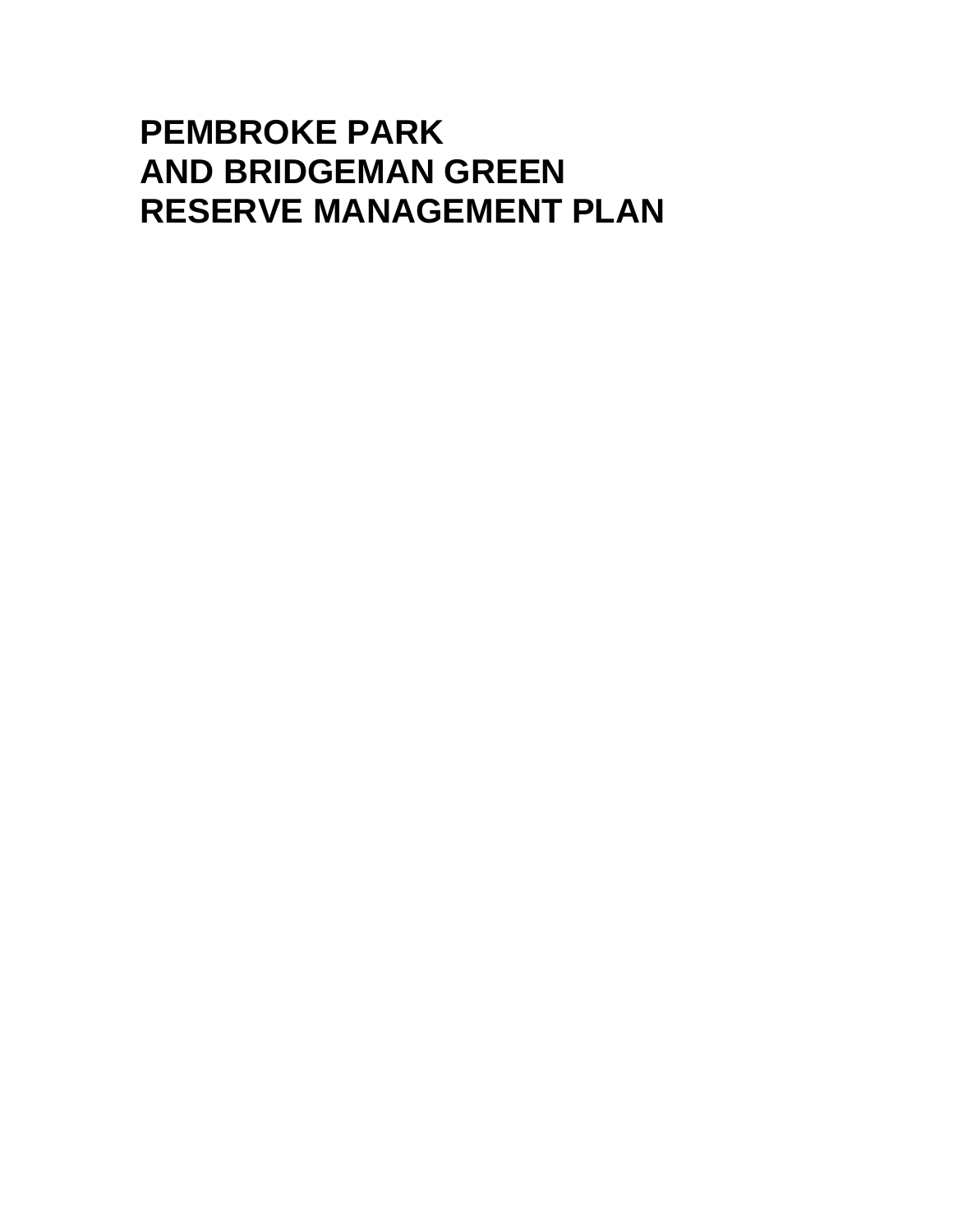### **Process for preparing a reserve management plan in accordance with the Reserves Act 1977.**

| 6 April 2006  | Board approves reviewing plan                             |
|---------------|-----------------------------------------------------------|
| 13 April 2006 | First notice inviting suggestions for the management plan |
| 28 March 2007 | Publish notice inviting submissions to the draft plan     |
| 1 June 2007   | Submissions close                                         |
| 16 July 2007  | Hearing held                                              |
| August 2007   | Full Council adopts management plan                       |

**Status at 5 September 2007**: Adopted by Queenstown Lakes District Council on 31 August 2007

Prepared by the Queenstown Lakes District Council.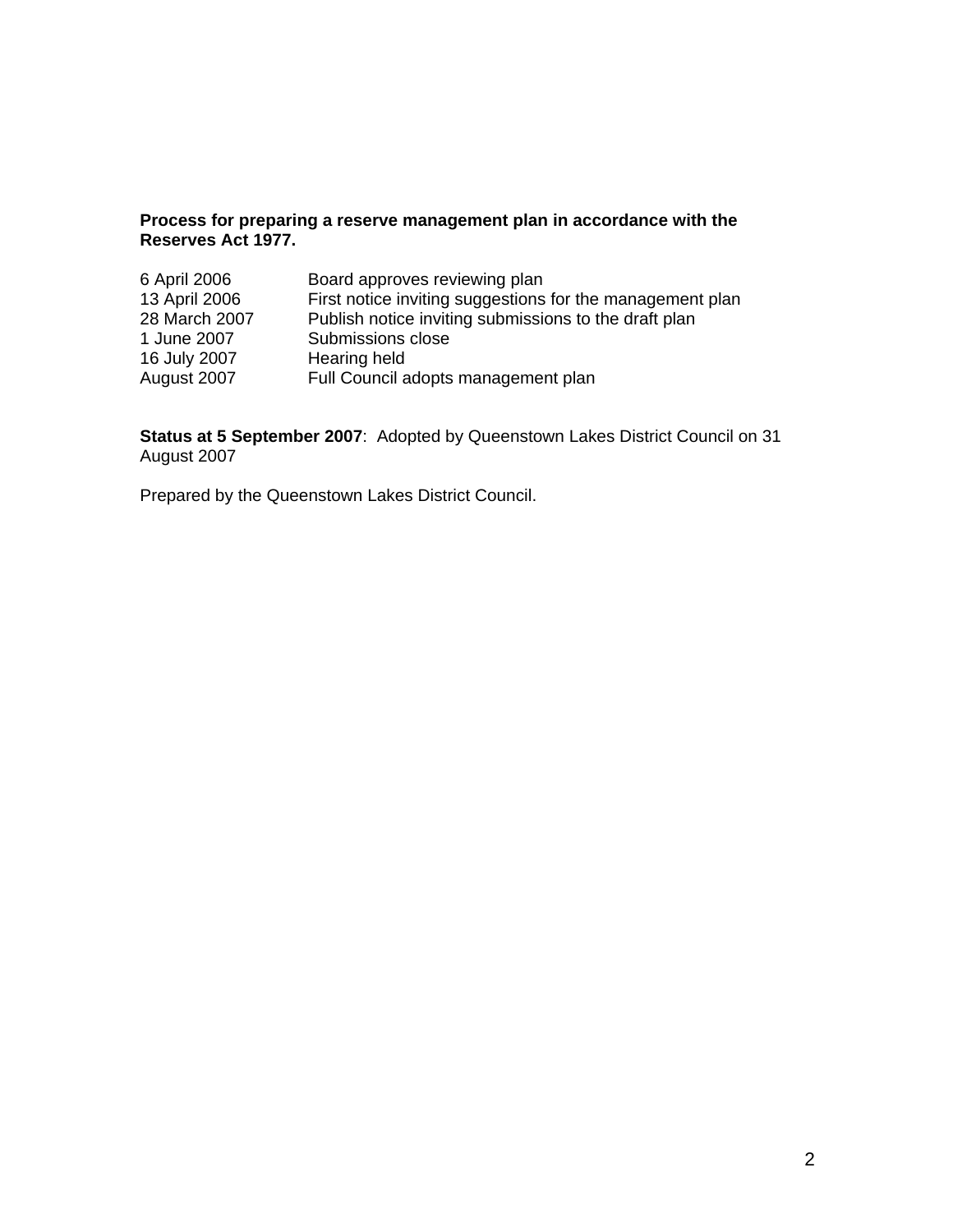# **Introduction**

Pembroke Park is located in a central position adjacent to the lakeshore at the southern end of Roys Bay, Wanaka. The park is one of Wanaka's most significant public spaces given its proximity to the township of Wanaka and its relationship to the lakefront and other major parks.

Bridgeman Green adjoins the commercial centre of Wanaka and has become an important urban park.

This management plan has been prepared to enable the Council to establish the desired mix of uses for the reserves and set in place policy to guide day to day management.

Determining community preferences and establishing the best means to provide for them are essential ingredients of good management planning. A management plan provides the community with certainty about the function and management of each reserve managed by the Council and it provides the Council with efficiency gains in management of the reserve, by not requiring public notification or ministerial consent for some routine matters.

# **The Land**

### **Legal Description**

Bridgeman Green is legally described as Section 1 and 2, Block III. Town of Wanaka (S.O. 14783) being 404m² located on the corner of Ardmore and Dungarvon Streets.

Pembroke Park is legally described as Section 1 Block L, Town of Wanaka being 10.5067 hectares located between Dungarvon, Ardmore, Brownston and McDougall Streets.

### **Acquisition, Classification and naming**

Pembroke Park and Bridgeman Green are owned by the Crown and administered by Queenstown Lakes District Council under an appointment to control and manage.

By notice in the NZ Gazette 1971, Page 1147, the Lake Country Council was appointed to control and manage Section 1 Block L.

By notice in the NZ Gazette 1976, Page 1465, the Lake Country Council was appointed to control and manage Section 1 and 2 Block III.

The reserves were classified as a Recreation Reserve under the Reserves Act 1977 by NZ Gazette 1984, No 148 Page 3386 and named Pembroke Park

Following the amalgamation between the Queenstown Borough Council and Lake Country Council in October 1986 to form the Queenstown Lakes District Council, the administration of the Reserve has passed to the Queenstown Lakes District Council.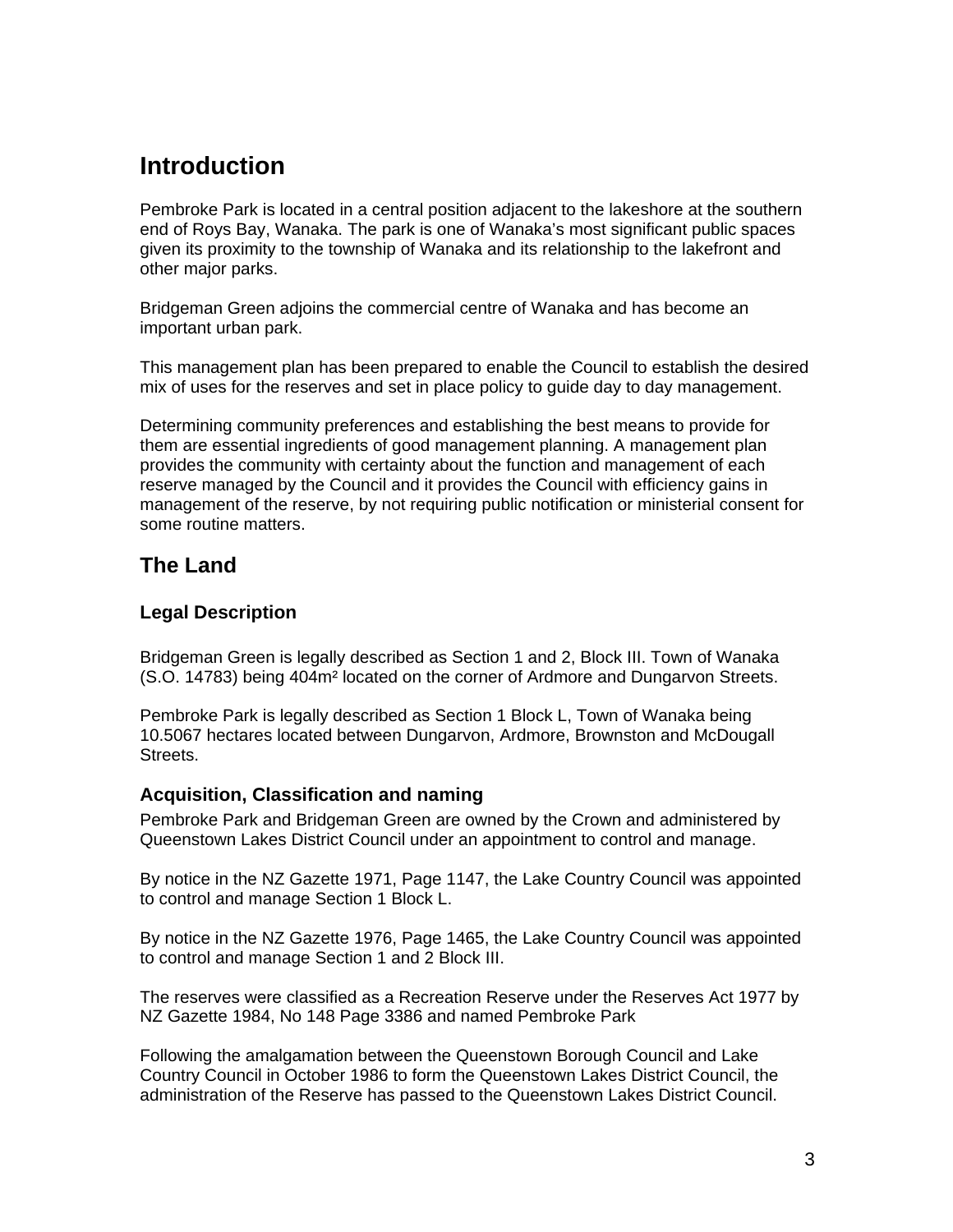Section 1 and 2, Block III, was renamed Bridgeman Green by NZ Gazette 2006, Page 3496.

The Reserves Act 1977 (s.17) sets out the purpose of recreation reserves as:

*"for the purpose of providing areas for the recreation and sporting activities and the physical welfare and enjoyment of the public, and for the protection of the natural environment and beauty of the countryside, with emphasis on the retention of open spaces and on outdoor recreational activities, including recreational tracks in the countryside"* 

The objectives of this plan have been based around this purpose and the policies developed to ensure the above objectives are achieved.

### **District Plan Designation 98**

Pembroke Park and Bridgeman Green are designated under the Queenstown-Lakes District Council – Partially Operative District Plan (March 2004) as recreation reserve. The land has an underlying zoning of Rural General. There are currently no protected trees, features or buildings on the reserve.

A sewage pump station is also designated on the District Plan as designation 58.

The Council can apply for outline plan approval under section 176A of the Resource management Act to undertake works consistent with the designation and in accordance with the conditions of the designation.

#### **Interpretation**

As this management plan has been prepared for both Pembroke Park and Bridgeman Green all polices shall apply to both reserves unless specifically stated otherwise.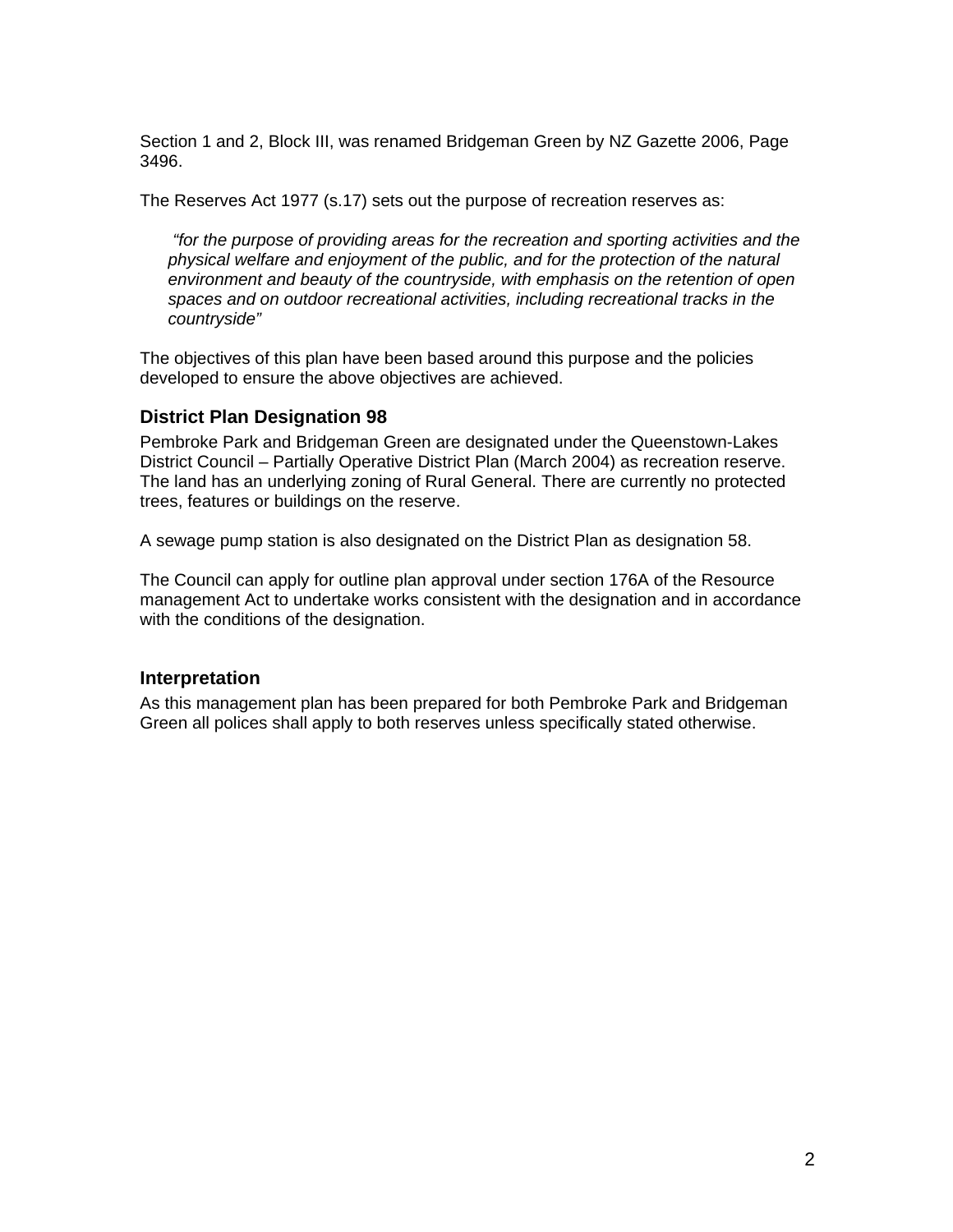*Figure 1: Pembroke Park (Existing)*

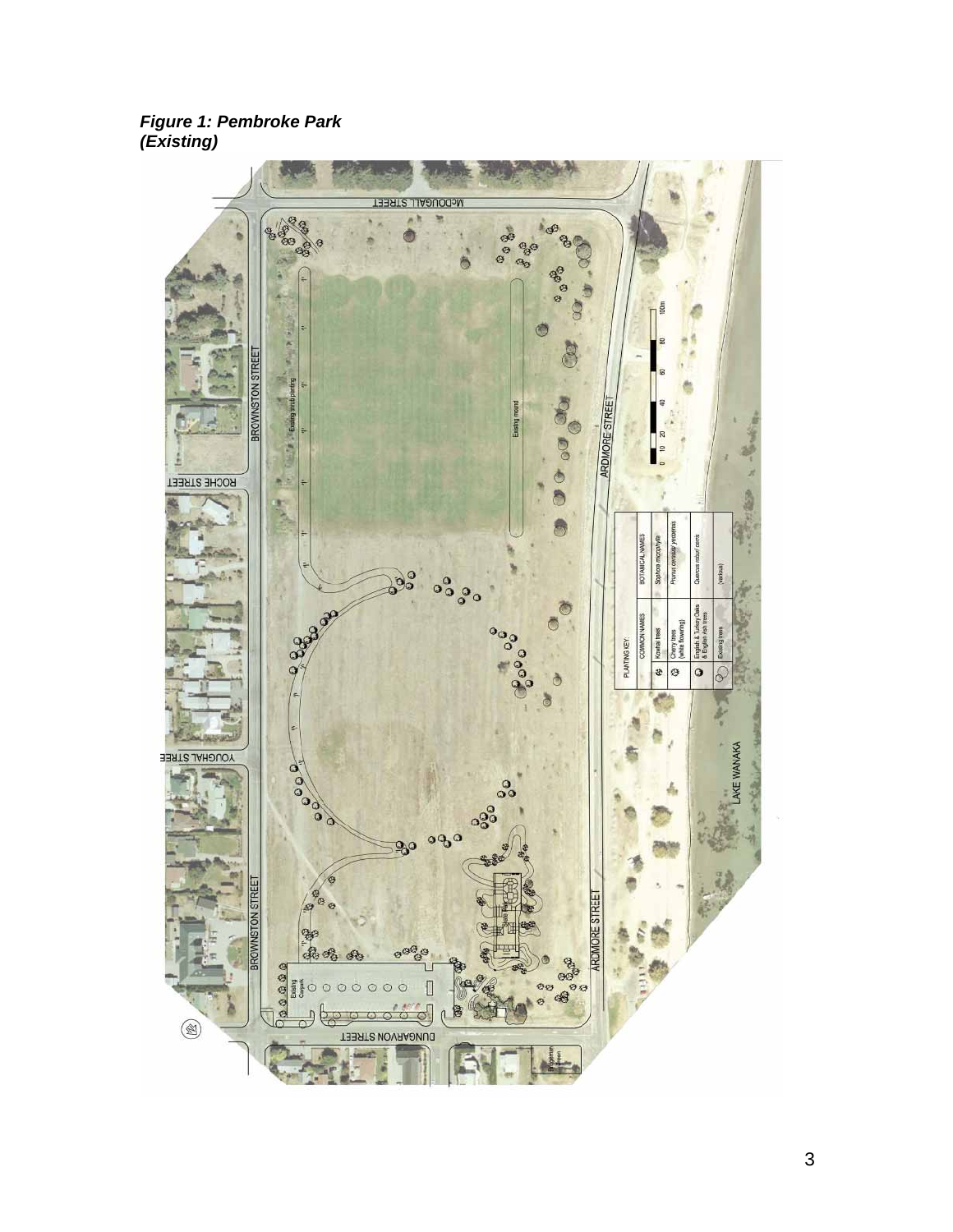# **Related Policy and Plans**

The following documents are relevant to the future management of the reserves and adjoining land. All documents are currently available on Council's website www.qldc.govt.nz

Future Link – Transport and Parking Strategy 2005 Wanaka 2020 – July 2002 Long Term Council Community Plan 2004-2007 Parks Strategy 2003 Draft Policy on Dogs 2005 Dog Control Bylaw 1992 Southern Light – Lighting Strategy for the Queenstown Lakes District 2006

# **History**

The area known as Pembroke Park has had a very chequered history being largely determined in extent by its height limits of the 1878 Flood.



*An early photo of the land now known as Pembroke Park* 

In order to respect this potential natural hazard the area has been designated as "Proposed Reserve" since the first Extra Urban Planning Scheme was prepared for Wanaka in 1947.

In terms of ownership the land was held by the then NZ Electricity Department pending possible control of Lake Wanaka for Hydro Electric Purposes. In 1967 administration of the Park was transferred to Wanaka Islands Domain Board although control still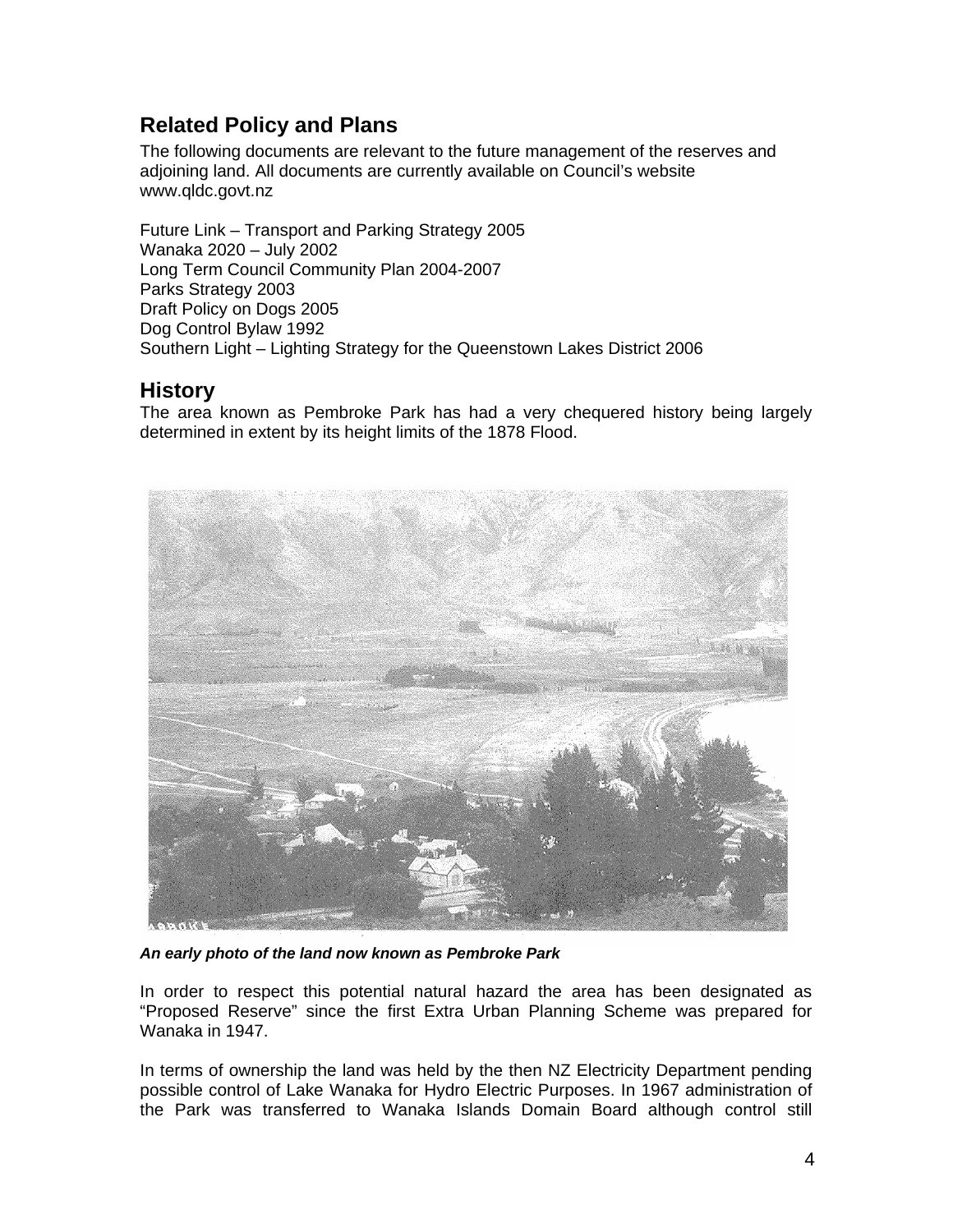remained with NZED.

1971 saw a change in emphasis when the control and management of the Park was transferred to the Lake Country Council. In that same year the land became a recreation reserve subject to the provisions of the Reserves and Domain Act. In 1984 the reserve was reclassified as a recreation reserve subject to the Reserves Act 1977.

While many proposals have been promoted and considered for the use of the Park little progress was made until 1973 when the Lands and Survey commissioned a study of the Parks potential development in what is now known as the "Rough Report". Following completion of this report a limited irrigation scheme was installed for the Park.

In 1973 local and holiday home owners came together and formed a group called the 'Wanaka Property Owners'. Their aim was to protect Pembroke Park from buildings and to monitor Residential zoning proposals.

In 1995 a Scheme Change was initiated to allow the Community Complex to be built on Pembroke Park.

It was at this time the 'Wanaka Property Owners' felt it timely to change the name of their group to 'Pembroke Park Action Group' and concentrate their efforts on keeping buildings off the Park. The 'Pembroke Park Action Group' swung into action and mounted a vigorous campaign through the Messenger, mail outs, bumper stickers, posters and a display on the Park with balloons and pegs showing the height of the proposed Community Complex and the approximate area.

A Commissioner was appointed to hear the submissions to the proposal to have the Community Complex built on the Park, and in June 1995 a hearing was held at the then Cliffords Hotel on Ardmore Street.

When the Commissioner made his decision he recommended –*'there be no changes to the designation to allow the Community Complex to be built on Pembroke Park.'* 

After this decision the Pembroke Park Action Group decided to change the name of the group to 'The Friends of Pembroke Park' and work towards the vision of Pembroke Park, as a park for generations to come.

'The Friends of Pembroke Park Inc.' was incorporated under the Incorporated Societies Act 1908 on the 20 March 1996 and has continued to provide input into the management of the park.

In 2000 a car park was created on Dungarvon Street. In June 2002 work was started on the construction of a skateboard park on the corner of Ardmore and Dungarvon Street and this facility has proven very popular. In March 2004 public toilets were constructed between the car park and the skate board park.

In June 2004 a major redevelopment of the western end of Pembroke Park was started with over 14,000 cubic metres of topsoil being imported to the site from the Meadowstone subdivision and evenly applied over the park. The landform of the park was modified to form a large central amphitheatre and to soften the skate park edges. A full irrigation system was installed and the park re-turfed. A three – phase power supply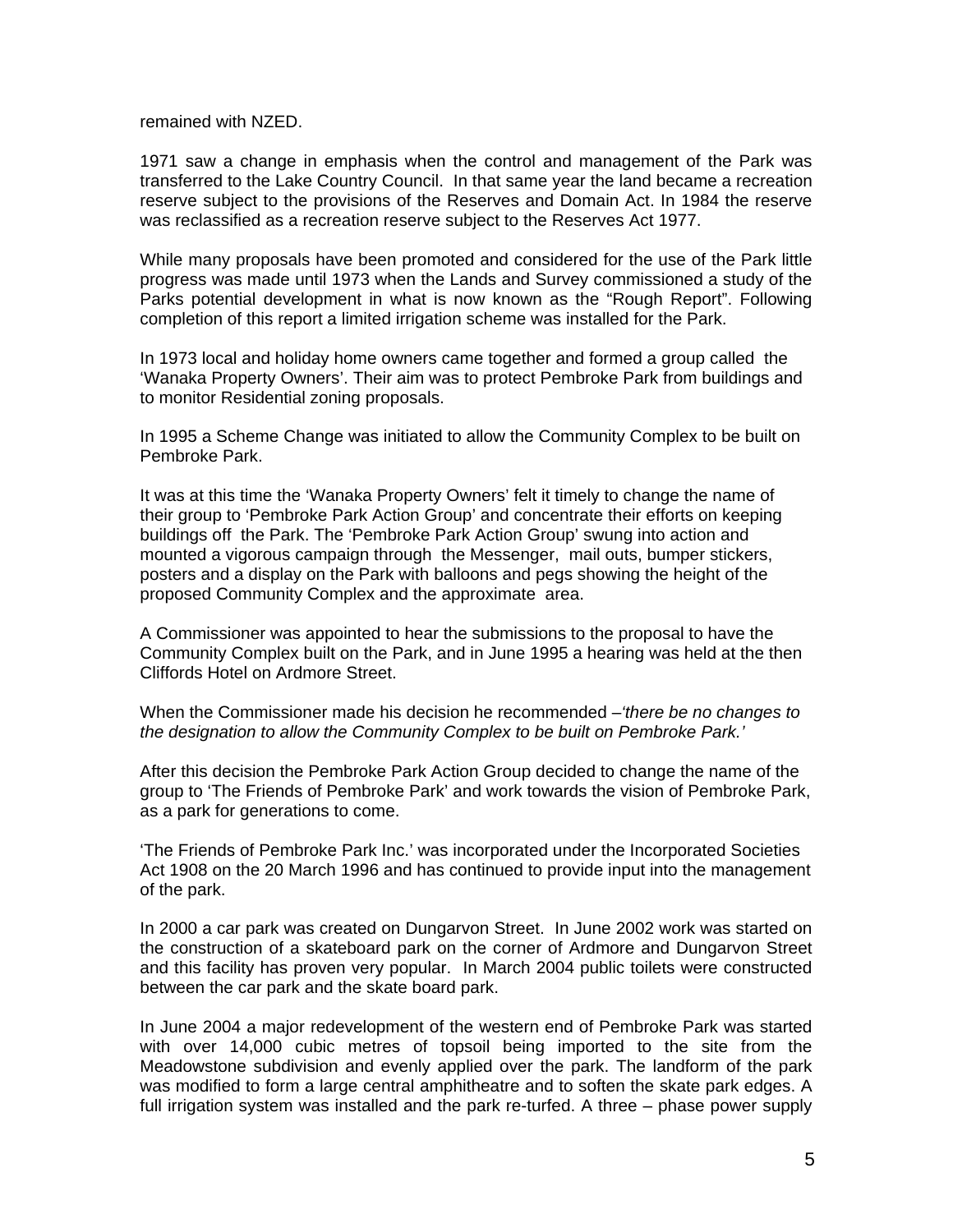was installed for future event requirements and the storm water from the streets beyond Brownston Street was piped under the park rather than discharging to the parks surface. Over 220 trees were planted in association with this phase of development.

In 2005 the small section of Pembroke Park on the west corner of Ardmore and Dungarvon Street was redeveloped by the adjoining landowners in association with the development of a retail complex. This section was renamed Bridgeman Green in 2006 in recognition of Mr. Terrance Bridgeman. Mr. Bridgeman was a well respected Wanaka citizen, JP and well known company secretary. He created "Tavistock" next to the Anglican Church and his vision was to retain Pembroke Park as a Park in perpetuity.

# **Features and Current Use**

### **6.1 Vegetation**

Figure 1 indicates trees present on the parks. There is an extensive area of native shrub planting parallel with Brownston Street at the McDougal end of Pembroke Park and another area of shrub planting around the pumping station. Generally the trees at the South Western end of Pembroke Park were planted prior to 2003 while those on the North eastern end of the park were planted after 2003. Specimen trees have had to be regularly replaced due to vandalism and in 2007 tree guards were erected around some 40 trees.

### **6.2 Active Sports**

Pembroke Park is used on a weekly basis over summer by a organised touch rugby tournament, volleyball tournament, and six -a- side cricket.

In addition to these regular tournaments there is also use for one of tournaments such as soccer and school sports days and a variety of casual sport usage or sporting events.

### **6.3 Skate Park**

A 825m² skatepark was developed in 2002 on the park. The facility has proven to be very popular with locals and visitors alike. There is interest in expanding the size of the park to accommodate demand and differing styles of skating.

### **6.4 Para gliders and Kites**

Pembroke Park is a popular open space for practicing on-ground handling skills of Para gliders and for general kite flying.

### **6.5 Events**

Pembroke Park is used from time to time for sporting events and for the annual Wanaka Agriculture and Produce show. A regular Sunday craft market also operates on Pembroke Park.

### **6.6 Parking**

136 car parks are provided in the sealed car park formed off Dungarvon Street. These parks are generally occupied by people working in or visiting the town centre rather than bona-fide park users.

There is extensive parking available in the streets adjoining the park. For example, 230 cars can be legally parked around the park side of Brownston, Ardmore, McDougall and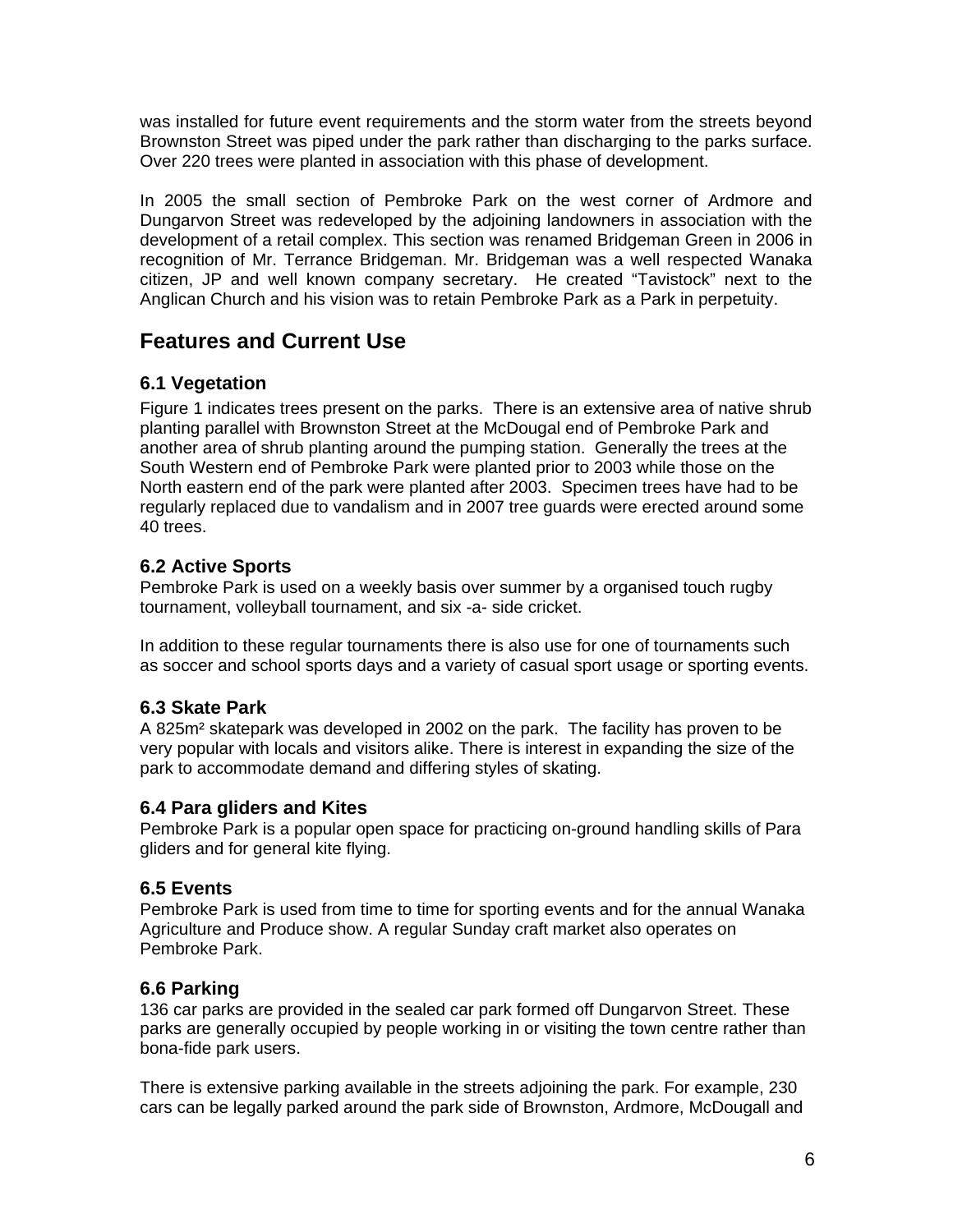Dungarvon off Pembroke Park.

Casual parking occurs on the grass verges of the adjoining roads and at times on the park proper. This parking is generally related to use of the park.

### **6.7 Services and Infrastructure**

The reserve is crossed by a 400mm concrete stormwater main running in line with Youghal Street. A further 200mm stormwater line runs from the car park towards Dunmore Street.

A power supply to a bollard holding single and three phase power supply is located in the park near the corner of Brownston and Youghal Street.

Public toilets providing two all-gender cubicles, accessible facilities and baby change facilities are located between the car park and the skate park.

A 375mm Sewer Main and 300mm rising main runs parallel to Dungarvon Street approximately 10m into the reserve and meet at the sewer pump station located in Pembroke Park on Dungarvon Street.

Irrigation water is supplied via ground bore and distributed in an in ground piped system located 200mm below ground level.

Easements have been granted to:

Aurora Energy Limited over Pembroke Park for a electricity transformer located 6 meters within the park at the corner of Brownston and Roche Street

Middle Earth Limited, Wanaka Bomar Limited, over Bridgeman Green for a right of way and a right to convey gas to the adjoining commercial property from Dungarvon Street.

Aurora Energy and Telecom New Zealand Limited, over Bridgeman Green for a right to convey electricity and telecommunications to the adjoining commercial property from Dungarvon Street.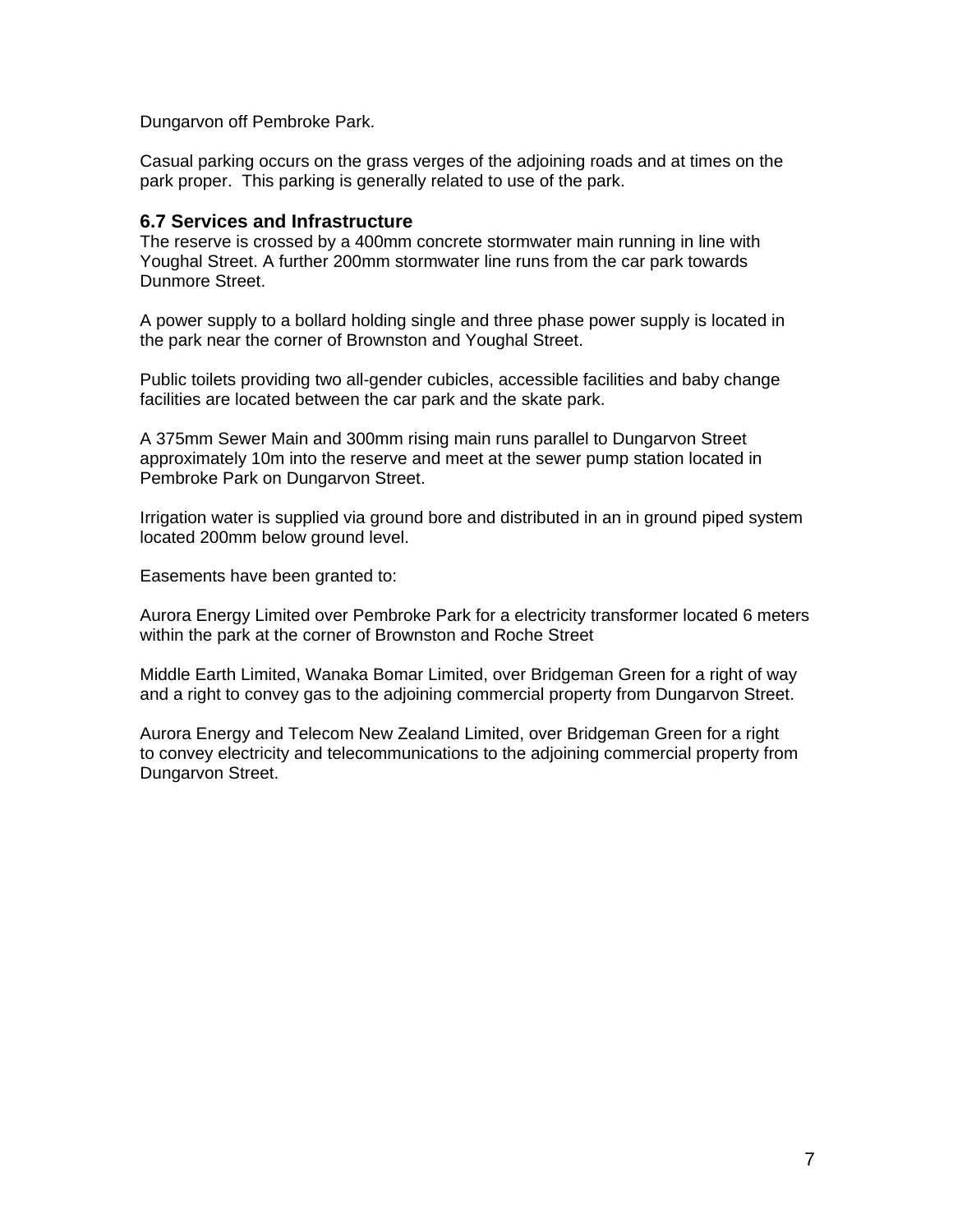# **7. Management Objectives**

Management objectives describe how the Council will manage the reserve in accordance with its classification as recreation reserve.

The Council will:

Preserve in perpetuity Pembroke Park and Bridgeman Green as a recreational area for the enjoyment of the people and visitors to Wanaka.

Encourage and facilitate the use of the reserves for active and passive recreational pursuits.

Manage and maintain the reserves as significant and important open space in the Wanaka township.

Provide for other public use and events to the extent that the above objectives are not compromised.

# **8. Management Polices**

Management polices detail how developments and decision making on specific areas will proceed in accordance with the stated objectives.

### **Policy 1 – Sports Use**

- 1.1 Provide and maintain at the south western end of Pembroke Park as grass sports fields suitable for games such as junior and senior soccer provided that all structures (goal posts etc) are removed at the end of each season.
- 1.2 Provide and maintain within the north eastern oval area of Pembroke Park a cricket block.
- 1.3 Minimise the impact of organised sport and events on playing surfaces by defining and enforcing maintenance requirements and recovery periods.
- 1.4 Permit the establishment of a small toilet facility at the south western end of Pembroke Park as demand arises.

### *Explanation*

There is considerable demand for additional playing fields in Wanaka. Pembroke Park provides an opportunity to cater for some of this demand. The establishment of full size sports fields will enable tournament and recreational cricket and soccer etc. It will also provide sufficient space for a variety of casual play and recreational opportunities. The removal of goal posts out of season will preserve the open space feel of the park and minimise conflicts with other uses.

The turf on the recreation reserve requires continued maintenance and improvement to be able to sustain high use levels and provide rapid recovery after seasonal events. This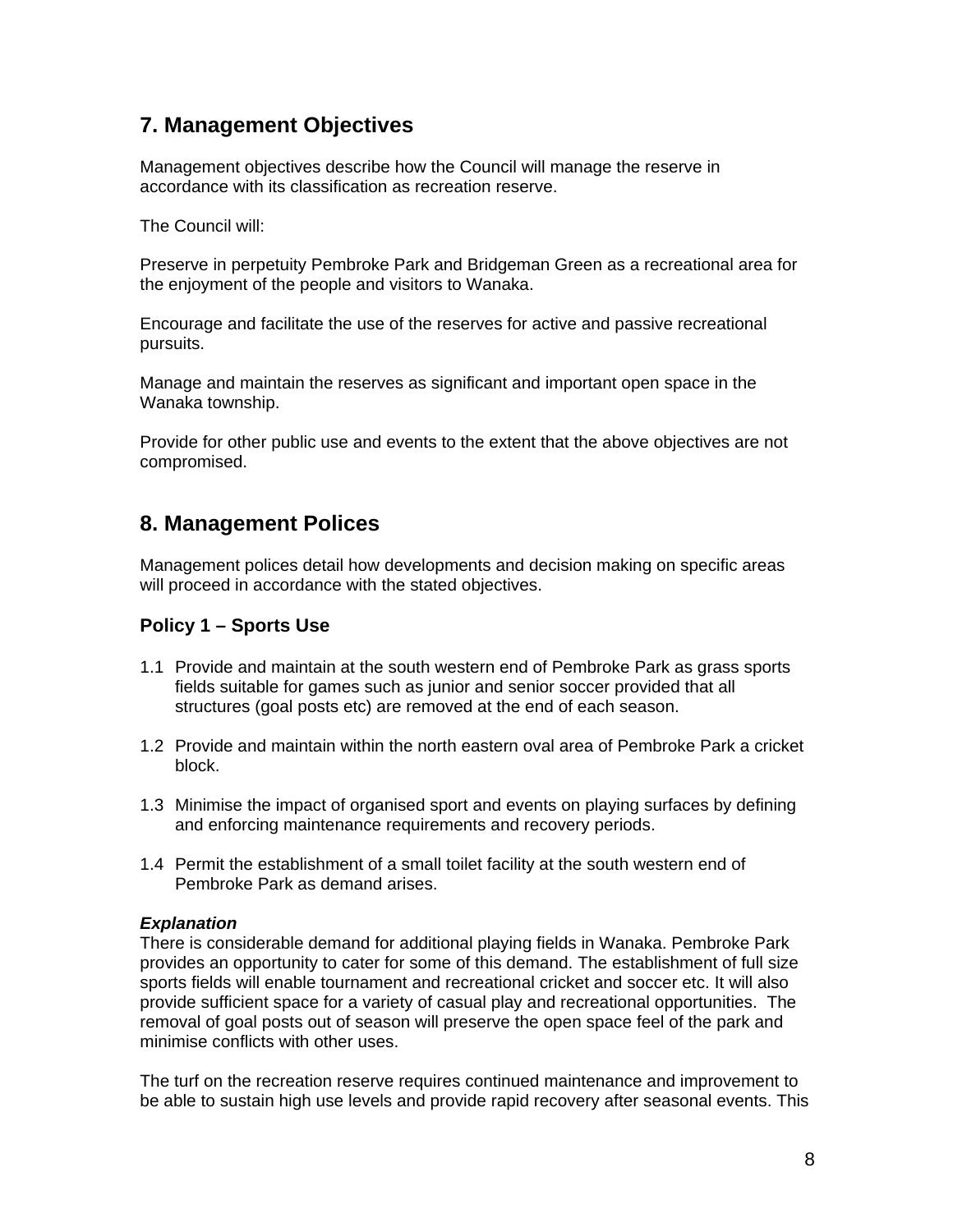should be improved as resources permit.

Due to the proximity of the Wanaka Recreation Reserve (a.k.a. Show grounds), major facility development such as club rooms would be better placed in the show grounds to preserve the open nature of Pembroke Park. Provision should be made however for additional toilet facilities at the McDougal end of the park for the convenience of park users.

#### *Implementation*

Prepare a capital works programme for improvement of the playing turf and development of a cricket block and toilet building as demand dictates and resources permit.

Implement a field allocation system for sports and other events in liaison with Council parks staff to minimise damage to the playing surface and maximise availability for sporting activities.

### **Policy 2 – Events**

- 2.1 Permit the use of the Pembroke Park and Bridgeman Green for sporting, cultural and recreational events (both ticketed and non-ticketed) approved by Council.
- 2.2 Ensure that events do not compromise the primary function of the reserve and that events have contingency plans to relocate should ground conditions not be suitable.
- 2.3 Ensure ticketed or exclusive events/functions do not occupy the reserve or any part of the reserve for more than six consecutive days or a total of 40 days in any one calendar year unless provided for by way of lease or license as approved by the Council.
- 2.4 No single event shall use the park for more than one period of six consecutive days within a month.
- 2.5 Prohibit the use of glass on areas of the reserve laid out for sporting activities.
- 2.6 Permit the operation of a regular food, produce and craft market on Pembroke Park.

### *Explanation*

Events and temporary commercial activities may be beneficial to the community and are by nature of short duration. Events can greatly improve the use and enjoyment of the reserve by the community and visitors to Wanaka.

By necessity many sporting events, recreation activities and other events are becoming more commercialised. Issues of ticketing, security and signage all arise and need to be managed to ensure the sustainability of the events while protecting the values associated with the reserve.

Council approval is required for all events. Approval is at the discretion of the Council.

#### *Implementation*

Maintain a permit and approvals system for event bookings that ensures close liaison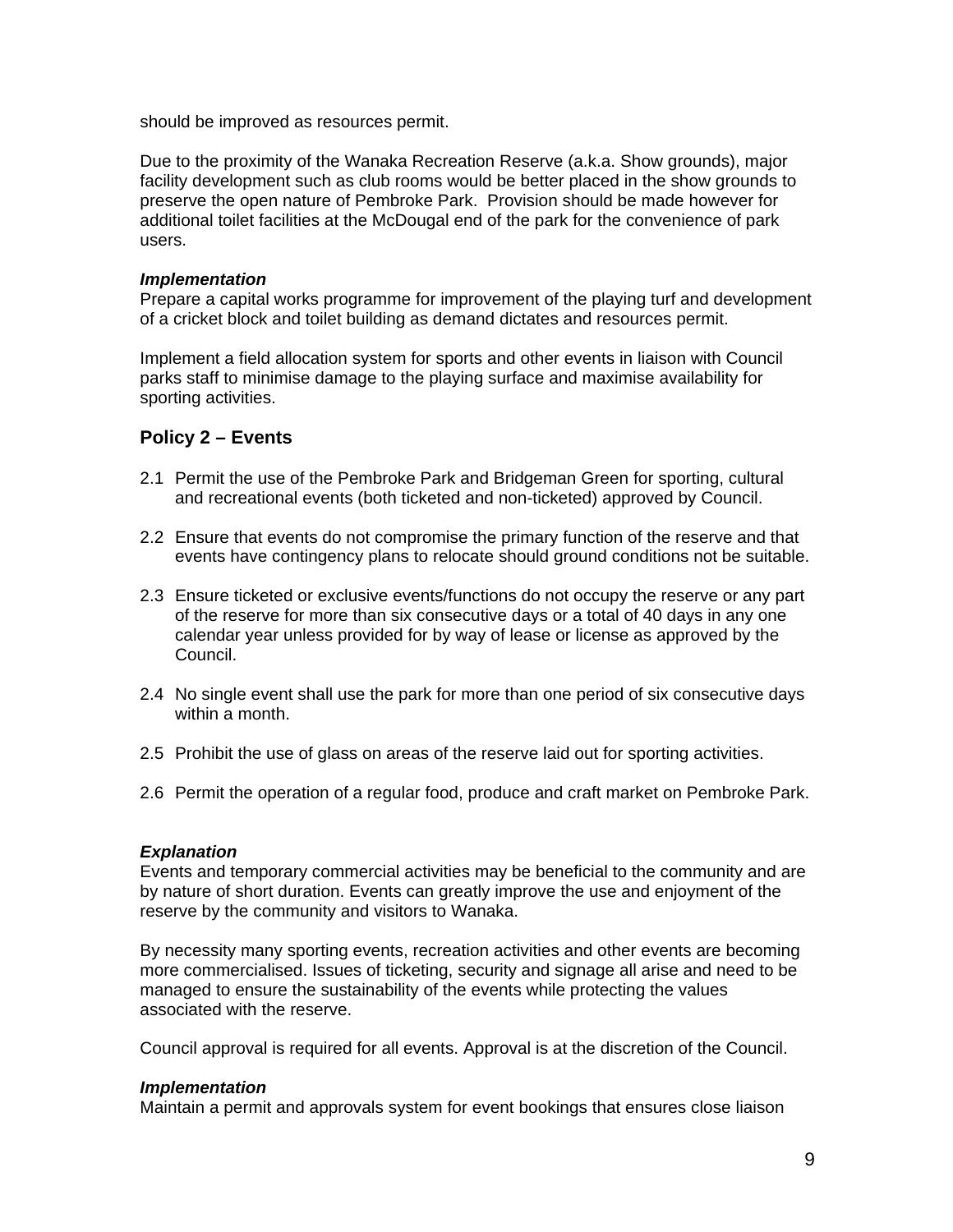with key users of the reserves and turf managers.

Improve event infrastructure, such as permanent water, sewer and three-phase power supplies to minimise disturbance to the grounds and reduce set up and break down times for events, as resources permit.

### **Policy 3 – Bridgeman Green**

- 3.1 Ensure there is clear recognition of Bridgeman Green as a public park by providing clear signage and public furniture of a standard design and style used in other Wanaka Parks and by making design changes that differentiate the reserve from the adjoining commercial uses.
- 3. 2 Prohibit the use of the Green by the adjoining café for tables and chairs

### *Explanation*

Bridgeman Green was developed by the adjoining landowner in lieu of use of the site for construction purposes. Material selection (particularly the timber and chain entrance) and a lack of public signage and other visual cues can lead to confusion as to the public's right of access and use of the reserve.

As the existing café has outdoor dining adjacent to the Green there is no need for a further occupation of the reserve for outdoor dining. Such activity may further effect the public perception of the ownership and management of the reserve.

### *Implementation*

Implement design changes as resources and budget permit.

### **Policy 4 – Model Aircraft**

4.1 Prohibit the operation and takeoff/landing of motorised model aircraft to and from Pembroke Park other than electric or glider craft that are silent in operation.

#### *Explanation*

Motorised model aircraft are incompatible with the adjoining residential and commercial uses and the quite enjoyment of Pembroke Park unless silent in operation.

#### *Implementation*

Monitor and manage any activity.

### **Policy 5 – Para-Glider landings**

- 5.1 Permit the use of the recreation reserve for non-motorised para-glider and parapente landings.
- 5.2 Impose limits or restrictions on landings by way of resolution by Council should user conflicts or safety issues arise in the future.

### *Explanation*

The reserve is mainly used by para-glider and parapente pilots as a practice and training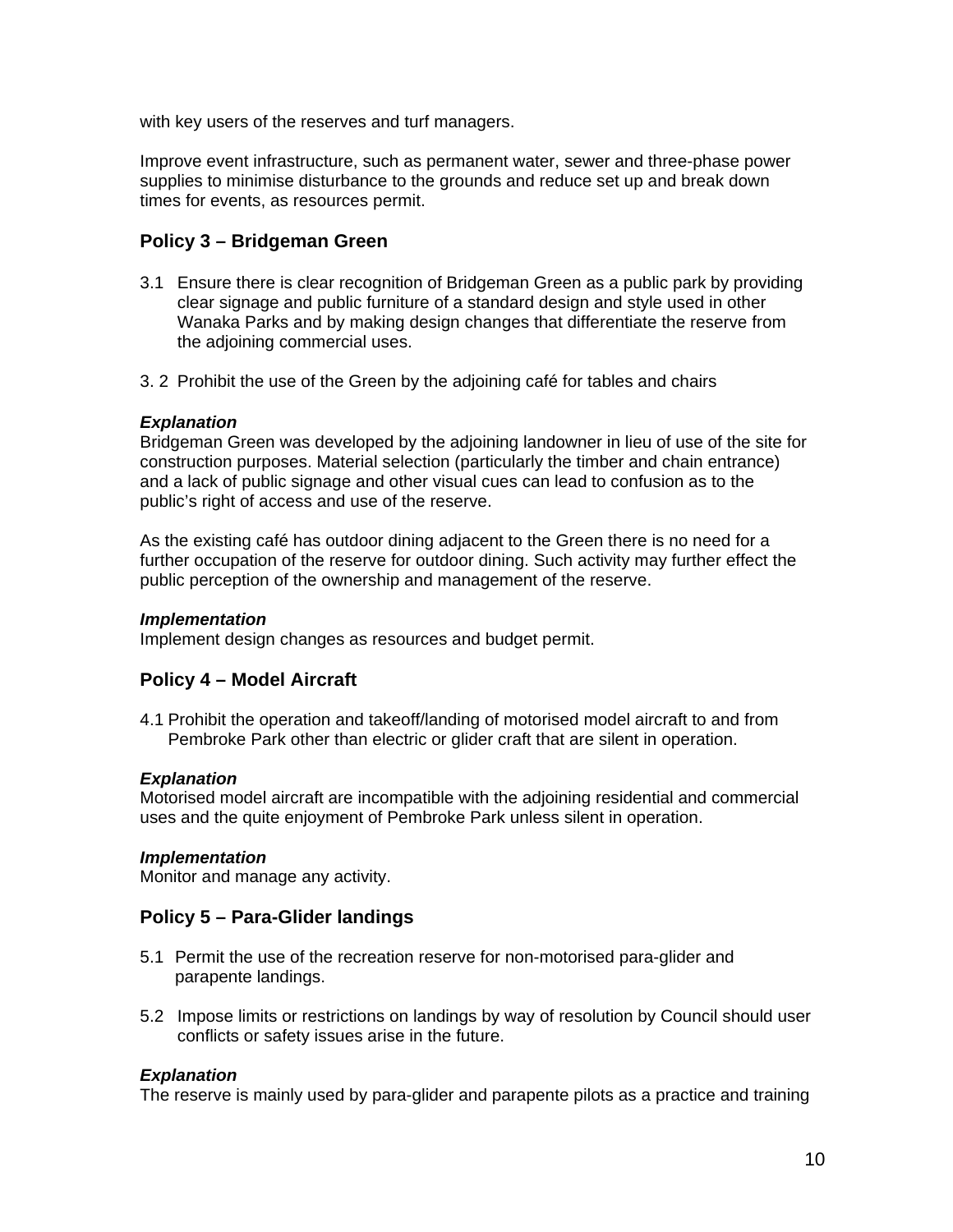ground. The use of the reserve for casual recreational landings (when conditions permit) is unlikely to result in any conflicts with other users.

In addition there is a current license for para-glider landings (Lucky Montana's Flying Circus). The license has a final expiry in 2010.

#### *Implementation*

Monitor use, incidents or complaints arising from para-glider landings and impose limits or restrictions on landings by way of resolution by Council should issues arise in the future.

Ensure commercial users comply with the Reserves Act 1977 and Council's concession policy with respect to licenses for landing.

#### **Policy 6 - Helicopter Landings**

6.1 Permit helicopter landings on Pembroke Park for emergency, civil defence or park management purposes only.

#### *Explanation*

The open nature of Pembroke provides an important opportunity for helicopter landings in proximity to the central business district and the civic defence operations base. The use of the recreation reserve for landings in association with events or promotions is not appropriate.

#### *Implementation*

Process requests for landings in accordance with these policies.

#### **Policy 7 – Dogs**

7.1 That dogs be managed in accordance with Council's current policy on dogs and dog control bylaws.

#### *Explanation*

The Council has adopted a district wide *Policy on Dogs* and also currently has in place the *Dog Control Bylaw 1992*. The current bylaw prohibits all dogs from "the defined playing areas of all sports grounds". It is not considered necessary to duplicate the provisions of the Bylaw in this reserve management plan.

#### *Implementation*

Ensure dog owners are aware that dogs are prohibited from sports grounds.

#### **Policy 8 – Planting**

- 8.1 Encourage the establishment of specimen trees surrounding the reserves to provide shelter, shade, structure and form to the reserve and support the greening of the Wanaka town centre in general.
- 8.2 Place an emphasis on exotic trees that exhibit seasonal colour and/or flowering habit.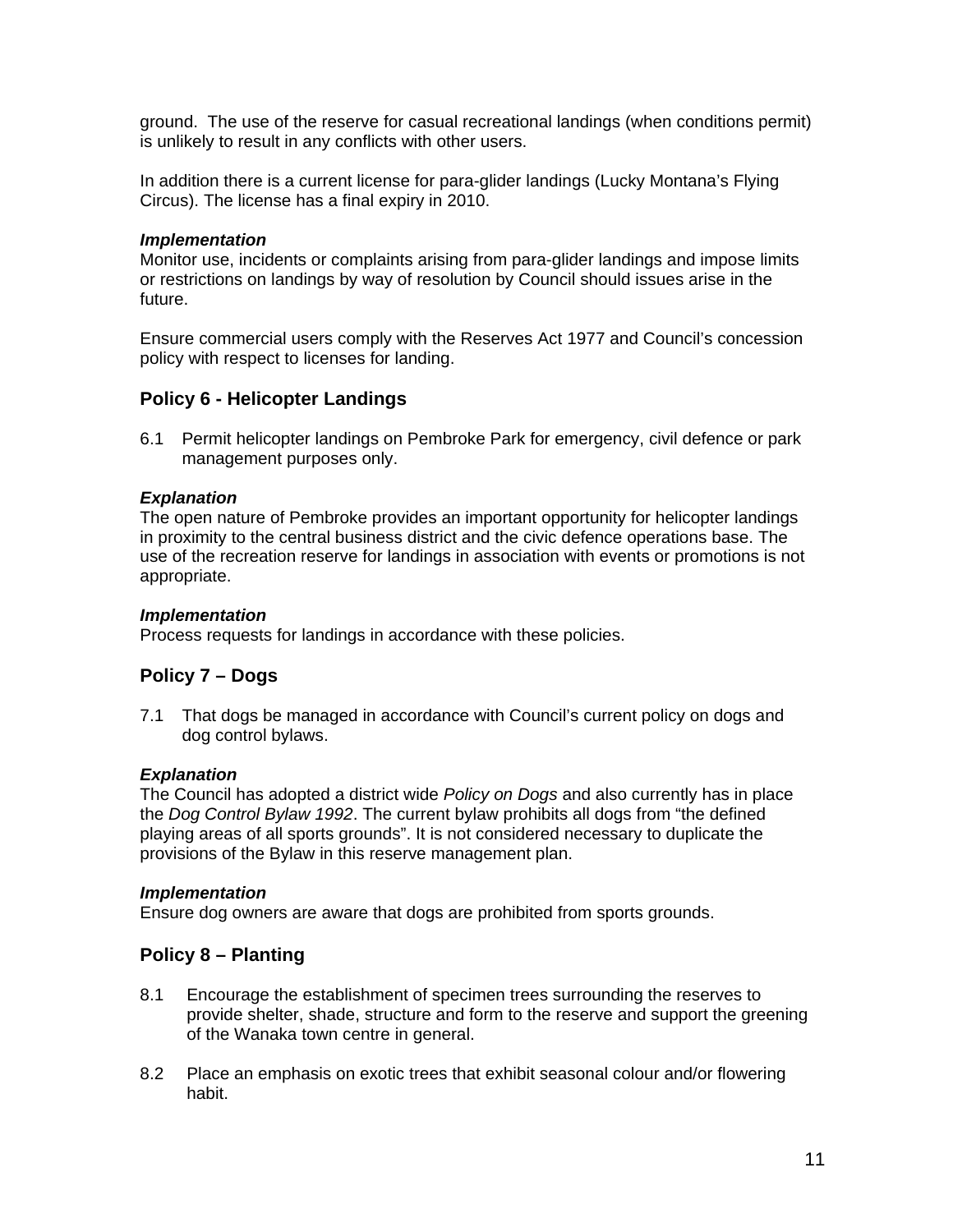- 8.3 Manage all trees, including the replacement of undesirable species in accordance with the QLDC Tree Policy 2006 and its amendments and best arboriculture practice.
- 8.4 Maintain view shafts from Brownston Street across Pembroke Park and manage trees as they mature by crown reduction and crown lifting to maintain views as appropriate to tree species and habit.
- 8.5 Protect trees from vandalism where possible and replant large grade specimens as soon as practical after loss or damage.

Trees provide important structure to large public spaces. It is also important to utilise large parks for such planting as it is increasingly difficult to sustain large trees in the urban centre. Species will be selected for their form, flowering habit, or autumn colour.

Views across the park should be maintained where park values are not compromised.

Persistence with planting efforts will be required to establish mature trees on Pembroke Park

#### *Implementation*

Prepare and implement a tree plan for the reserve.

### **Policy 9 – Pedestrian Access**

9.1 Provide a network of barrier free paths around Pembroke Park and on established desire lines across the park where turf is unable to be adequately maintained.

#### *Explanation*

Most of the pedestrian access across the park is informal. As use increases paths may be required. Paths also act as a visual barrier to vehicles and will assist in demarcating pedestrian and vehicle use.

#### *Implementation*

Provide path improvements as resources and opportunities permit.

### **Policy 10 – Parking and vehicle access**

- 10.1 Maintain the existing extent of parking at the Dungarvon end of Pembroke Park to meet the needs of recreational users of the reserve.
- 10.2 Permit the development of a further 60 car parks and six bus parks on the McDougall Street frontage of Pembroke Park only if there is sufficient demand from recreational use of the park in the future and all other options such as onstreet parking have been utilised.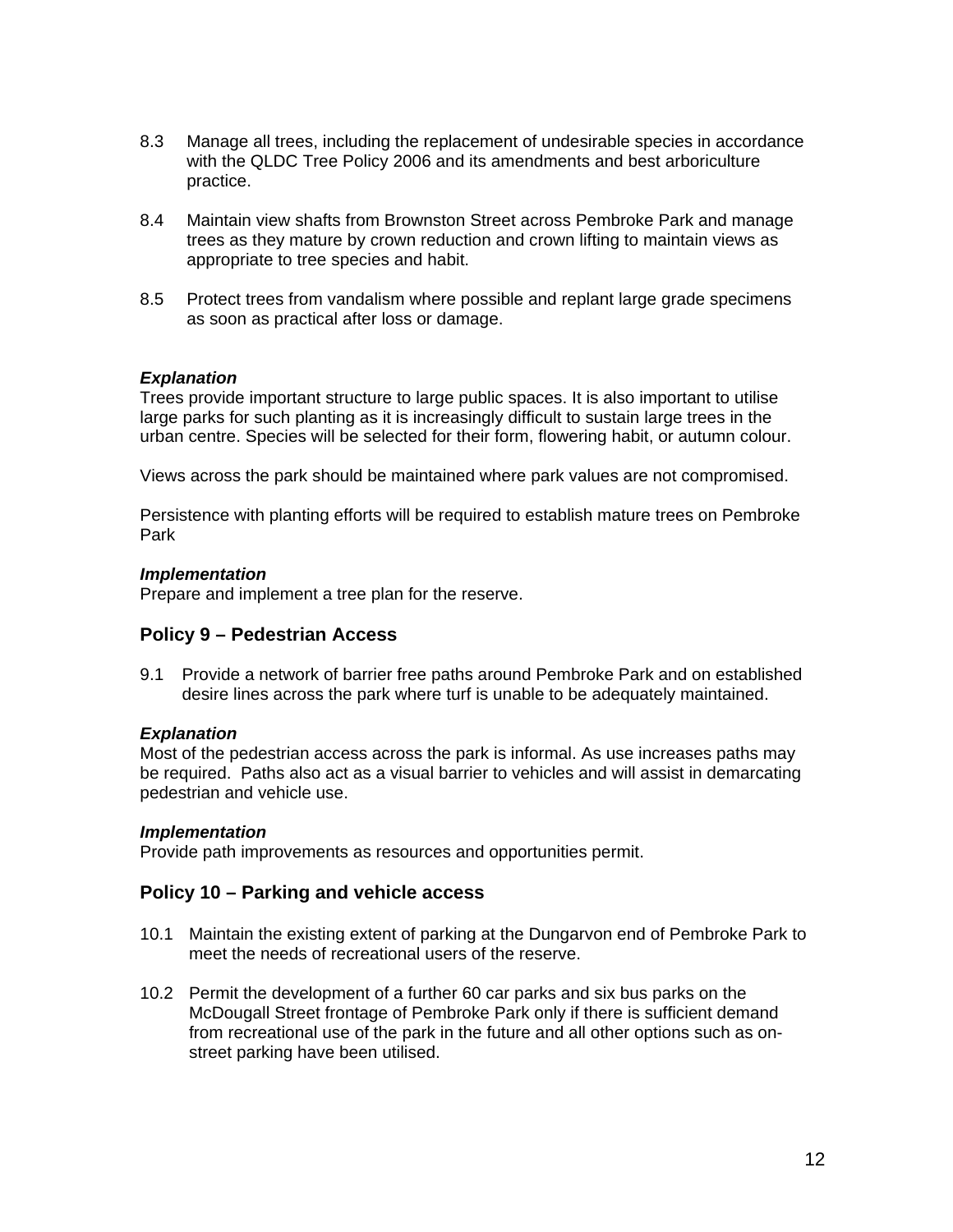- 10.3 Design car parking with regard to minimising the negative impact on the park environment and enhancing useable space.
- 10.4 If required, limit parking times within the reserve to encourage efficient and fair use of parking spaces. Parking time limits will be set by resolution of Council from time to time.
- 10.5 Prohibit vehicles driving on the grass unless authorised by the Council.
- 10.6 Prevent vehicle access by erecting vehicle barriers if turf condition requires the restriction of vehicles or the enjoyment of the use of the park is compromised by unauthorised vehicles entering the reserves.

Because of the closeness of the recreation reserve to the Wanaka CBD and the pressure on parking within the CBD there is a need to encourage turnover and minimise the amount of all day parking activity that might otherwise occur by non-park users.

While there are considerable opportunities for parking in nearby locations such as the adjacent street parking in surrounding streets, it is recognised that the Pembroke Park generates activities for which parking is required. It is considered that it may be necessary to provide for some additional parking within the reserve should the demand from the use of Pembroke Park itself require it. The creation of further car parking within the reserve shall only take place when all other options such as on-street parking have been exhausted.

There is also likely to be demand for further parking to service the nearby CBD. However as the reserve has been acquired for recreation purposes and is managed under the Reserves Act, only parking that is directly related to the recreation activity can be located on the reserve unless part of the land is re-designated under the Public Works Act and reclassified under the Reserves Act 1977.

#### *Implementation*

Consider parking requirements as use of Pembroke Park increases.

Review parking restrictions from time to time.

### **Policy 11 – Lighting**

- 11.1 Provide adequate lighting to car parks, toilets and the paths connecting the street with those facilities to enable the safe night time use of the reserve.
- 11.2 Implement lighting improvements in accordance with Council's lighting policy to reduce glare and light spill beyond the reserve, improve the comfort and safety of park users and protect the Wanaka night sky.
- 11.3 Redesign the lighting of the existing car park to comply with Councils lighting policy and reduce glare and spill light.
- 11.4 Permit the illumination of the skate park from dusk to 10pm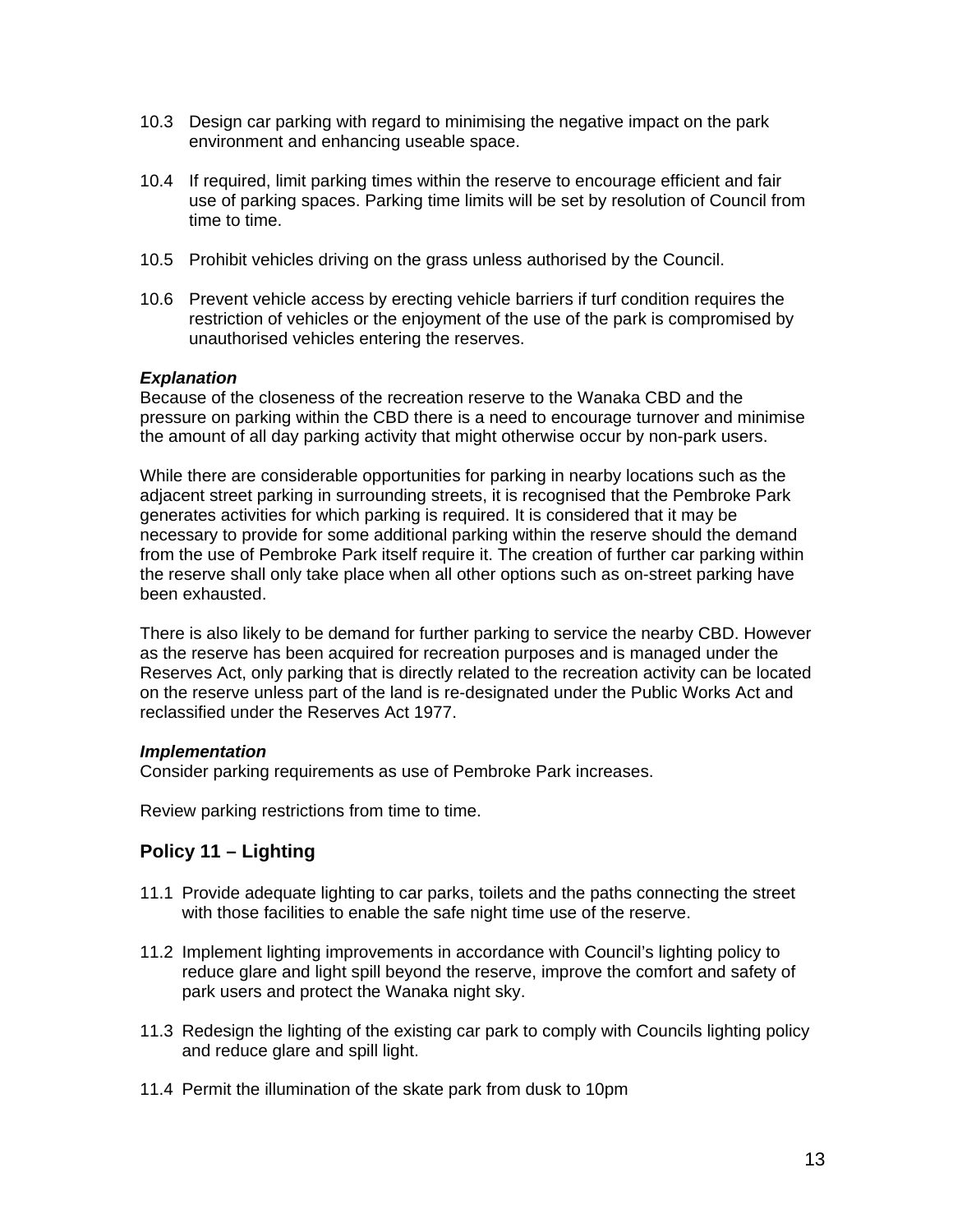Improvements to lighting will improve the use and availability of the reserve as well as improving the general safety of the park for players and other park users.

Lighting improvements should be made in accordance with best practice to reduce visual effects on adjoining properties and maximise energy efficiency and user comfort.

Applying lighting to the skatepark will extend the use of the facility and provide for its safe use during darkness. Controlling the duration of lighting will assist in avoiding disruption beyond 10pm.

#### *Implementation*

Prepare a capital works programme for improvement of lighting to the extent that resources permit.

### **Policy 12 – Signs**

- 12.1 Provide the minimum amount of signage necessary to ensure the effective communication of park related, public information, identification, directions, rules and regulations.
- 12.2 All public signs (other than regulatory signs) will be designed to the Council's standard for park signs.
- 12.3 Permit the erection of temporary scoreboards or large format television displays for approved events.
- 12.4 That advertising billboards and other commercial signs (as defined in the council's operative District Plan or Sign Bylaw) be prohibited unless approved by Council in conjunction with a specific temporary event.

#### *Explanation*

Signs can help inform, direct and warn the public but they can also be intrusive and can compromise the quality of the park environment. Signs should be kept to a minimum and be of a consistent design. Commercial signage will only be permitted for specific temporary events in accordance with Council bylaws.

### *Implementation*

Review and rationalise signs on a regular basis.

### **Policy 13 - Utility Services**

- 13.1 Permit utility services necessary for the servicing of the reserve, its buildings and other facilities within the reserve.
- 13.2 Permit the placement of Council utility services where the reserve is not likely to be materially altered or permanently damaged; and the rights of the public in respect of the reserve are not likely to be permanently affected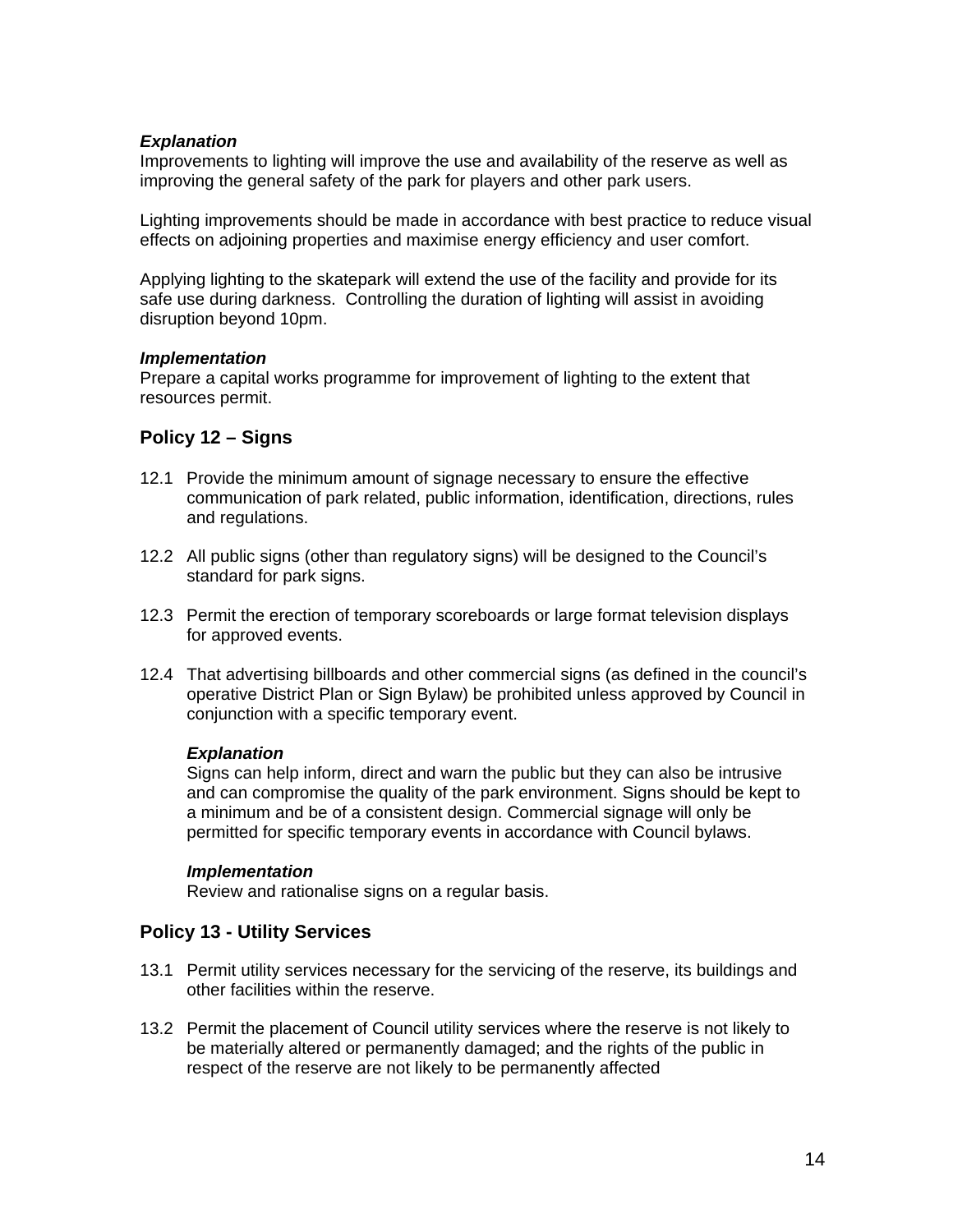- 13.3 All utility services shall be placed underground unless exceptional circumstances make it impractical to do so such as flooding risk.
- 13.4 The placement of such services underground shall be carefully sited with regard to existing features including trees, waterways and paved surfaces.
- 13.5 Require easements to be registered for all non-Council utilities.

Utilities such as power, telecommunications and reticulated gas can compromise the amenity of the reserve and constrain future development for parks and recreation purposes.

#### *Implementation*

Process requests for utilities in accordance with these policies.

### **Policy 14 – Buildings**

- 14.1 Erection of new buildings or extensions to existing buildings shall not be permitted other than provided for in policy 14.3 and 18.1.
- 14.3 Public toilets may be constructed on or near the reserve to meet the needs of park users.
- 14.4 Keep the use and condition of buildings under review to ensure they meet the needs of park users and remain relevant to the reserve. Where buildings are no longer being well utilised, an alternative compatible use consistent with the objectives of the reserve should be found or the building removed.

#### *Explanation*

The open space nature of Pembroke Park and Bridgeman Green are key attributes of the reserves. Buildings can contribute to the use and function of the reserve but can also detract from the appearance and amenity of the reserve unless well designed.

#### *Implementation*

Consider requests for buildings in accordance with these policies.

### **Policy 15 – Furniture**

- 15.1 Provide park furniture such as seats, rubbish bins, barbecues and drinking fountains and bicycle stands for the comfort and convenience of park users.
- 15.2 Ensure park furniture is of a consistent design and style within each reserve and is fit for purpose.

#### *Explanation*

Well placed and designed furniture will contribute to the use and enjoyment of the reserves.

#### *Implementation*

Provide additional furniture as resources permit.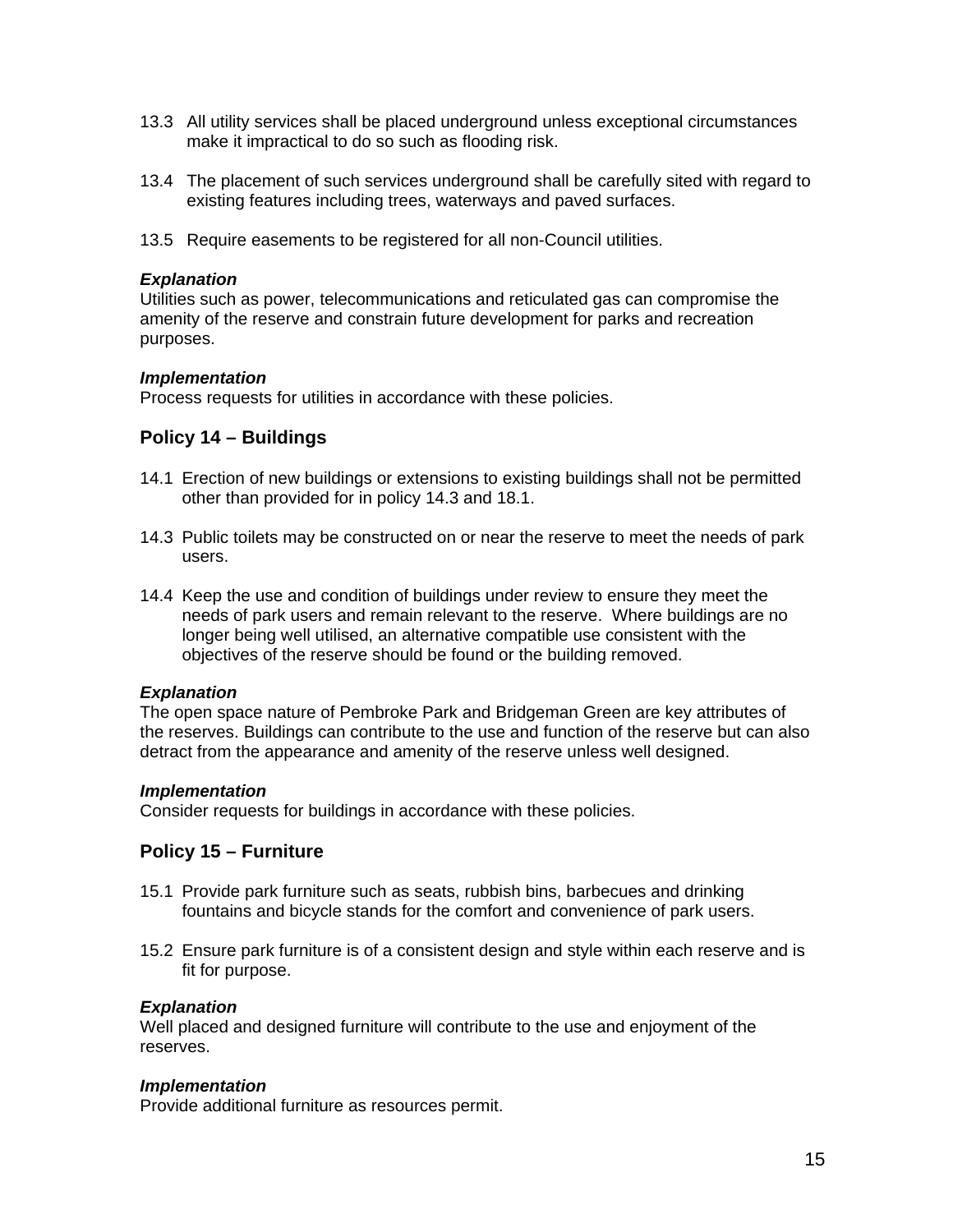### **Policy 16 – Monuments, memorials and artworks**

- 16.1 Permit the inclusion of memorial plaques on park seats in Pembroke Park in accordance with Councils memorial and plaques policy.
- 16.2 Publicly notify in accordance with the requirements of the Reserves Act 1977, any proposals for public artworks on Pembroke Park other than temporary artworks.
- 16.3 Permit the inclusion of a suitable permanent public artwork in Bridgeman Park in accordance with Councils public art policy.
- 16.4 Permit the inclusion of temporary public artworks in Pembroke Park in accordance with Councils public art policy.

#### *Explanation*

There are two existing memorial seats in Pembroke Park. The donation of the memorial seats contributes to the public infrastructure and acknowledges people with an association with Pembroke Park.

Public art can contribute to the identification and enjoyment of the reserves. While both reserves have potential to accommodate public art, Bridgeman Green is likely to be more appropriate given its more urban characteristics. Any proposal for a permanent artwork in Pembroke Park should have an opportunity for formal public scrutiny.

#### *Implementation*

Consider requests for public artworks in accordance with these policies.

### **Policy 17 – Concessions**

- 17.1 Prohibit the granting of concessions for commercial activities on the reserves other than those associated with approved events (refer to Policy 2), temporary filming, sporting tournaments or sports coaching.
- 17.2 Review the existing concession for para-glider landings on Pembroke Park at the end of the license term to ensure any renewal does not compromise the proper development and use of the park.

#### *Explanation*

The reserves are largely free of commercial activity at present. This provides a welcome respite from the adjacent commercial centre and the commercial activity located on the Roy's Bay recreation reserve. The existing paragliding operation requires clear landing space and this may conflict with opportunities for tree planting and facility needs such as seasonal goal posts.

#### *Implementation*

Consider requests for concessions in accordance with these policies.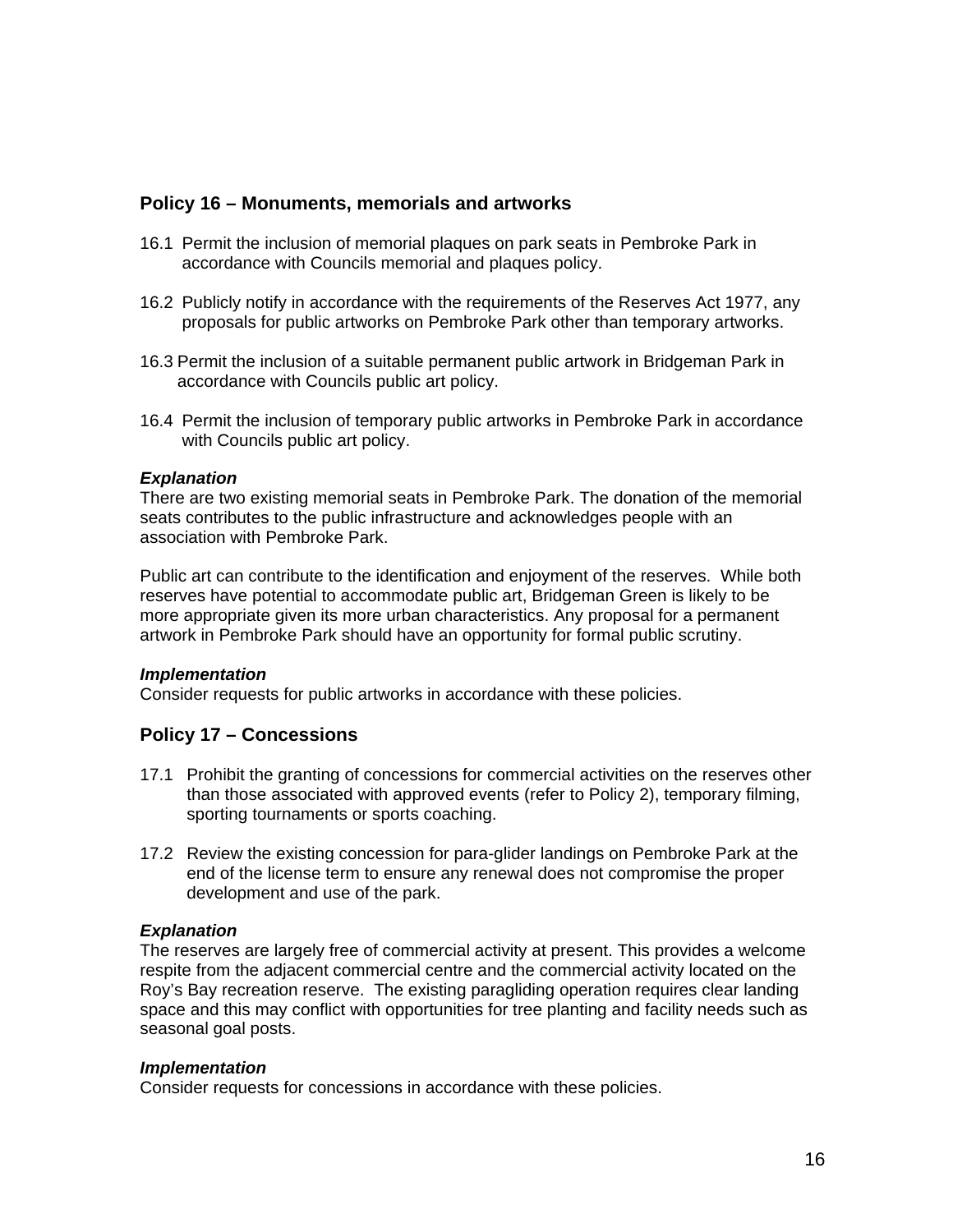### **Policy 18 – Skatepark**

- 18.1 Provide for the expansion of the existing skatepark towards Brownston Street to a combined total area not exceeding 2000m² as indicated on Figure 2.
- 18.2 Ensure that the commencement of physical works for the extension of the existing skatepark only occurs once sufficient funding is secured to enable the landscaping of the skatepark surrounds.
- 18.3 Provide ancillary facilities at the skatepark such as rubbish bins, drinking fountains, seating and shade and lighting (See Policy 11.4)
- 18.4 Ensure a zero-tolerance maintenance regime is implemented for graffiti and vandalism.

#### *Explanation*

The existing skatepark on Pembroke Park has proven to be a worthwhile and well used recreation facility. The expansion and development of the skatepark will keep the park current and cater for varying skate styles and growth in users. The careful landscaping and design of the facility will ensure that other park values are not unduly compromised.

#### *Implementation*

Consider requests for development of the skatepark in accordance with these policies.